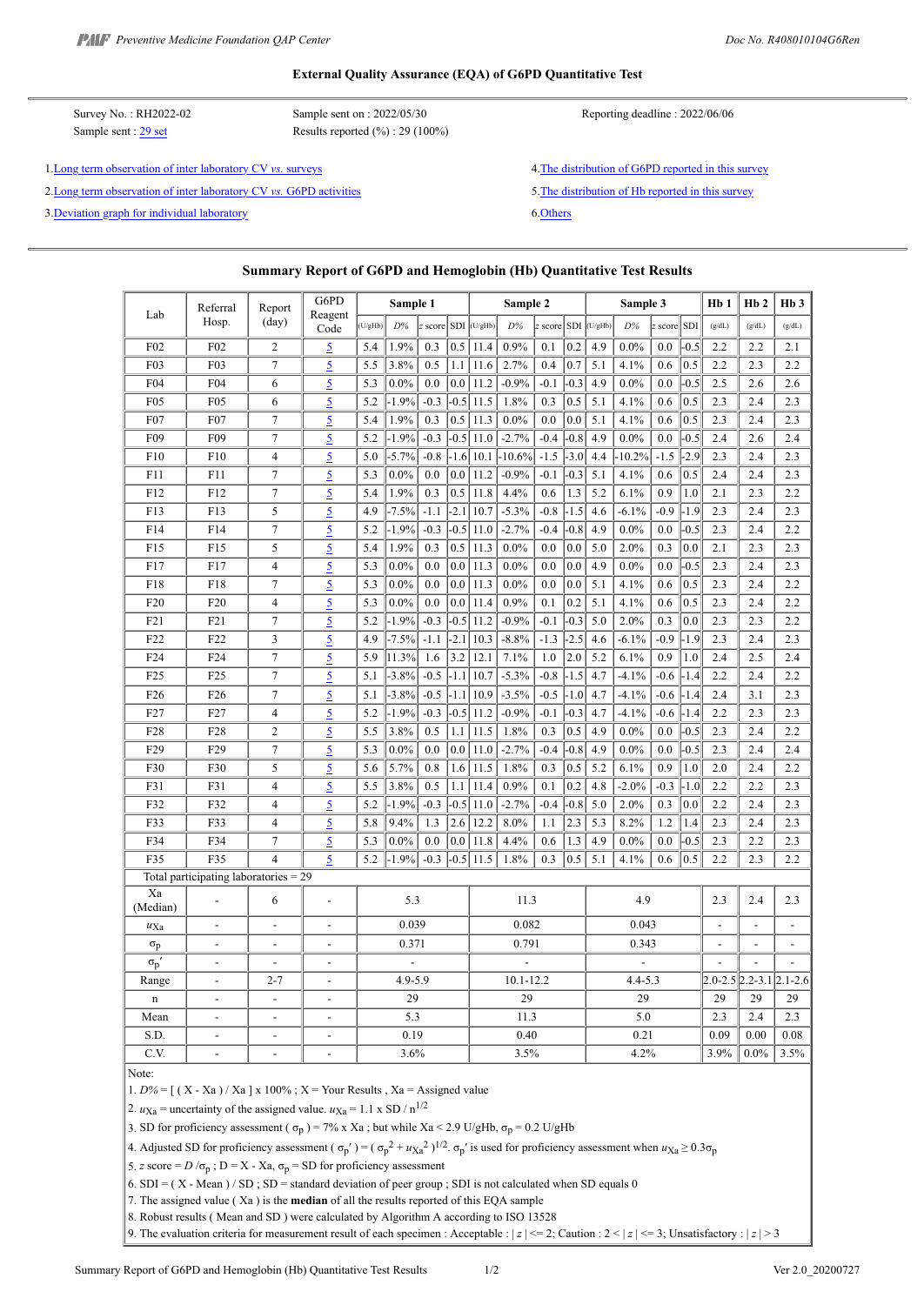| <b>Reagent Kit</b> | G6PD<br>Reagent<br>Code | Lab                                                                                                                                                            |
|--------------------|-------------------------|----------------------------------------------------------------------------------------------------------------------------------------------------------------|
| Medicon            |                         | F02, F03, F04, F05, F07,<br>F09, F10, F11, F12, F13,<br>F14, F15, F17, F18, F20,<br>F21, F22, F24, F25, F26,<br>F27, F28, F29, F30, F31,<br>F32, F33, F34, F35 |

Summary Report of G6PD and Hemoglobin (Hb) Quantitative Test Results 2/2 Ver 2.0\_20200727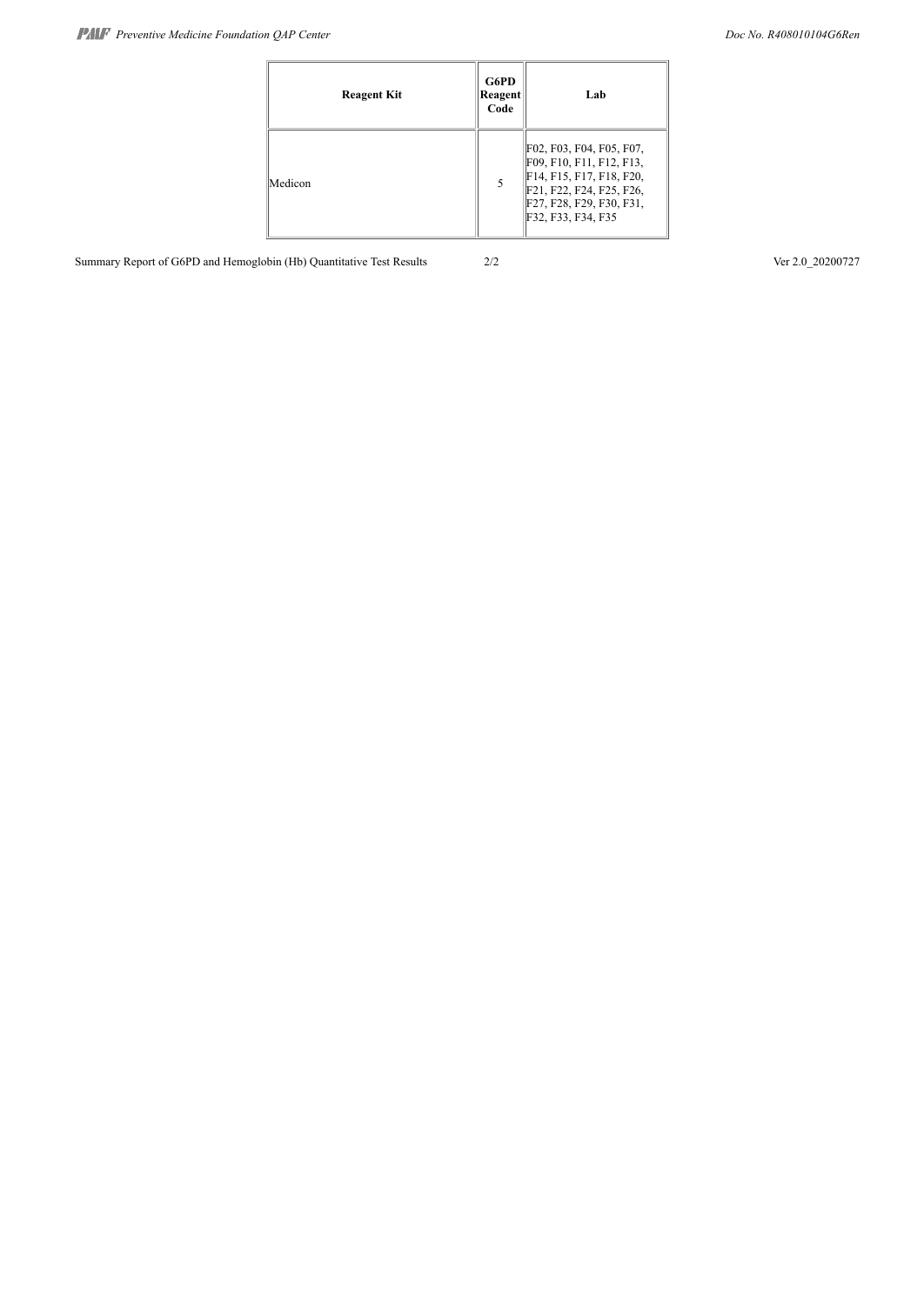## **Long Term Observation of Blood G6PD Quantitative Test EQA Survey Results**

Survey No: RH2022-02 (in green  $\bullet$ )





\* Mean and SD are calculated by Robust method according to ISO 13528 since 2014

Kwang-Jen Hsiao, Ph.D. The state of the state of the state of the state of the Second Second Second Second Second Second Second Second Second Second Second Second Second Second Second Second Second Second Second Second Sec Preventive Medicine Foundation **Fax : +886-2-2703-6070** Fax : +886-2-2703-6070 P.O. Box 624 **E-mail : g6pd@g6pd.tw** Taipei Xinwei, Taipei City 10699, Taiwan URL : http://eqa.g6pd.tw

(Report generated at 2022-06-06 16:11:40)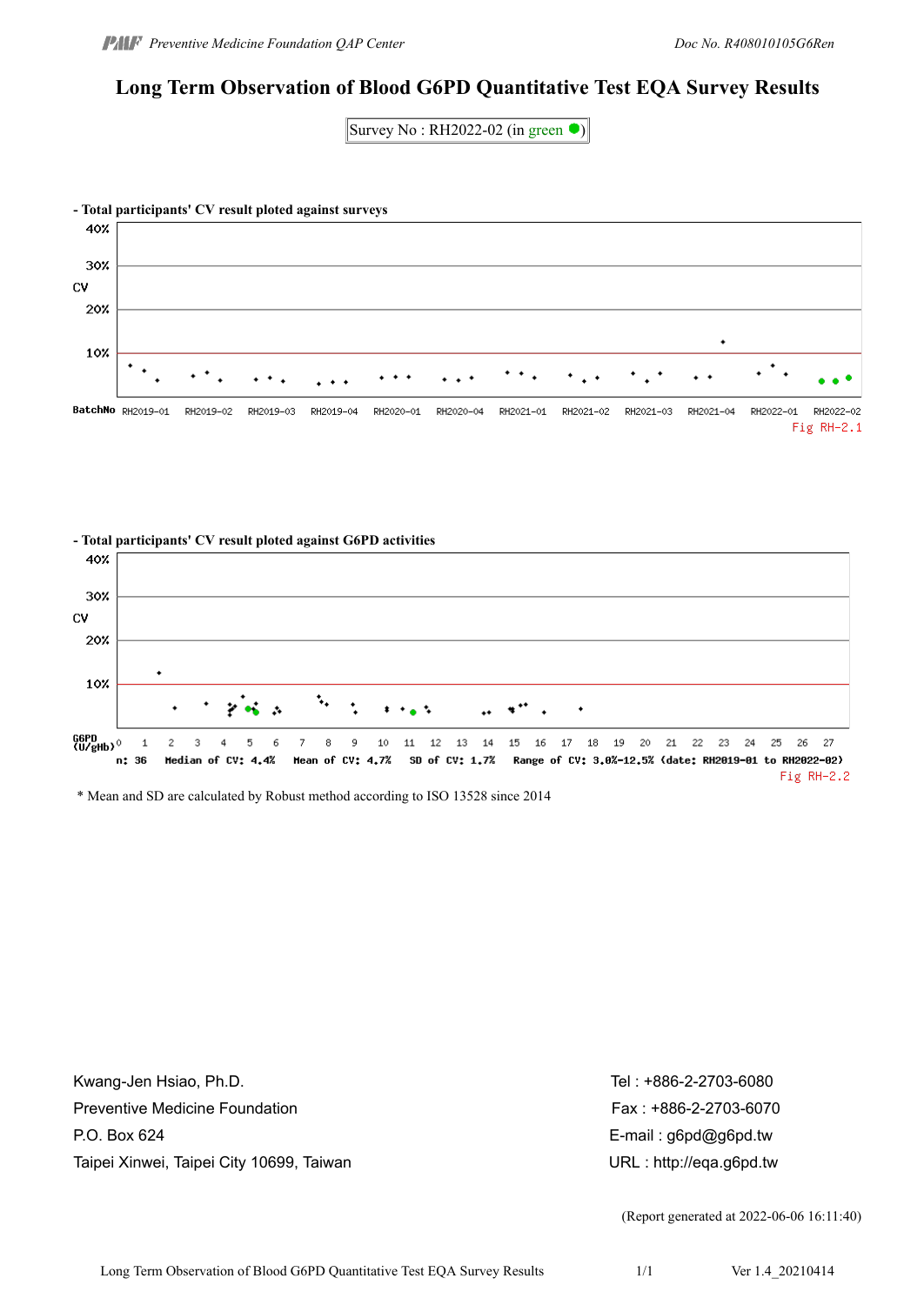# **RH2022-02 Distribution of G6PD Test Results**



\*Robust results ( Mean and SD ) were calculated by Algorithm A according to ISO 13528

Distribution of G6PD Test Results  $1/1$  1.1 and  $20161128$